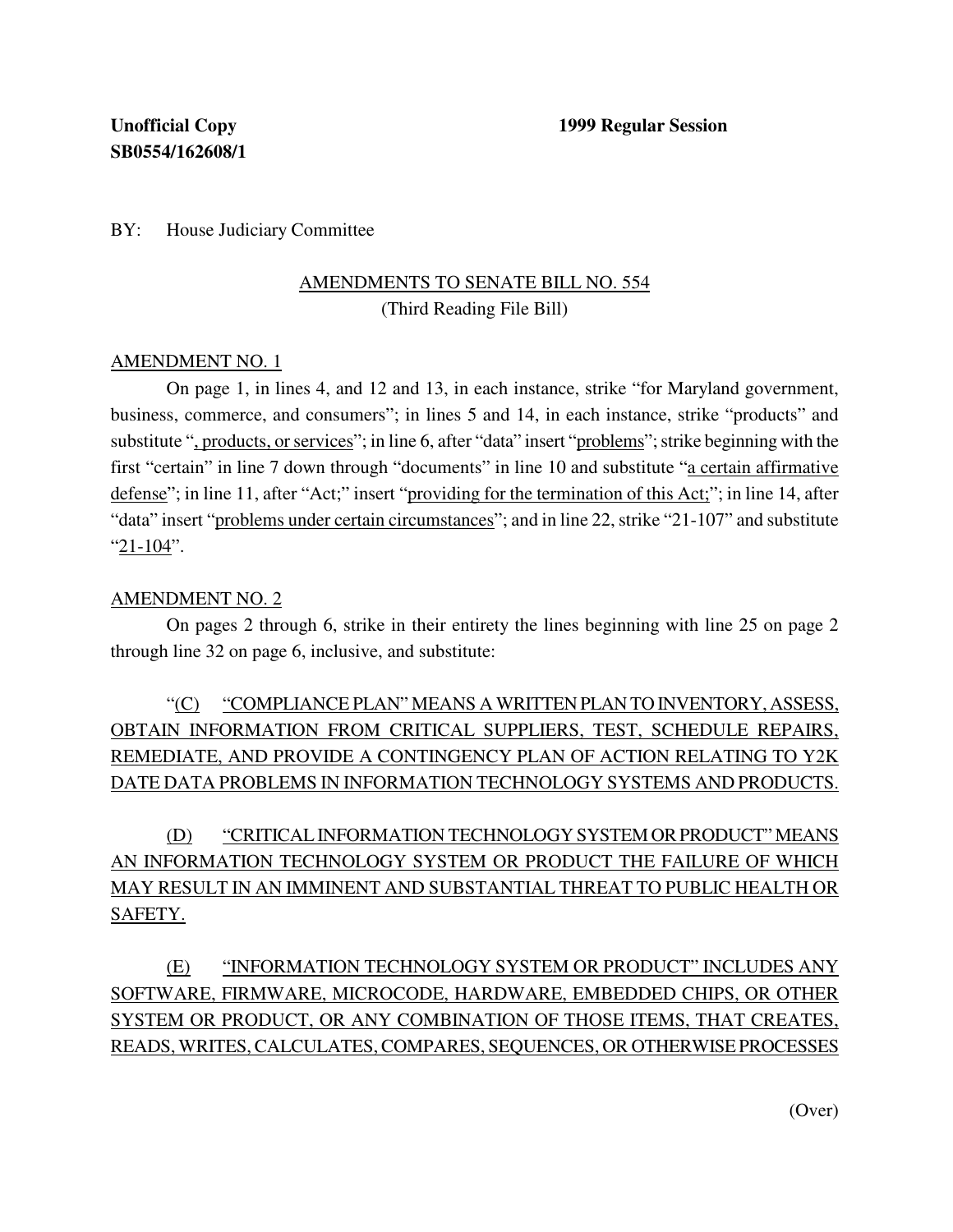**SB0554/162608/1 JUD Amendments to SB 554 Page 2 of 6**

DATE DATA.

# (F) "SOLUTION PROVIDER" MEANS ANY PERSON THAT ACCEPTS COMPENSATION OR OTHER VALUABLE CONSIDERATION FROM A PERSON TO:

(1) ASSESS WHETHER ANY OF THE PERSON'S PRODUCTS OR SERVICES ARE YEAR 2000-READY; OR

(2) ENSURE THAT ANY OF THE PERSON'S PRODUCTS OR SERVICES ARE YEAR 2000-READY.

(G) "YEAR 2000-READY" MEANS ANY PRODUCT OR SERVICE THAT:

(1) RELIES UPON AN INFORMATION TECHNOLOGY SYSTEM OR PRODUCT THAT INCLUDES DATE DATA;

(2) OPERATES IN A MANNER CONSISTENT WITH THE DESIGN REQUIREMENTS OR OTHER SPECIFICATION FOR THE PRODUCT OR SERVICE; AND

(3) DOES NOT CAUSE A Y2K DATE DATA PROBLEM.

(H) "Y2K DATE DATA PROBLEM" MEANS THE FAILURE, MALFUNCTION, OR INADEQUACY OF AN INFORMATION TECHNOLOGY SYSTEM, PRODUCT, OR SERVICE TO RECOGNIZE, PROCESS, DISTINGUISH, INTERPRET, OR ACCEPT CORRECTLY DATE DATA RELATING TO THE YEAR 2000, INCLUDING, BUT NOT LIMITED TO, THE FOLLOWING SPECIFIC DATES:

- (1) AUGUST 22, 1999;
- (2) SEPTEMBER 9, 1999;
- (3) DECEMBER 31, 1999;
- (4) JANUARY 1, 2000;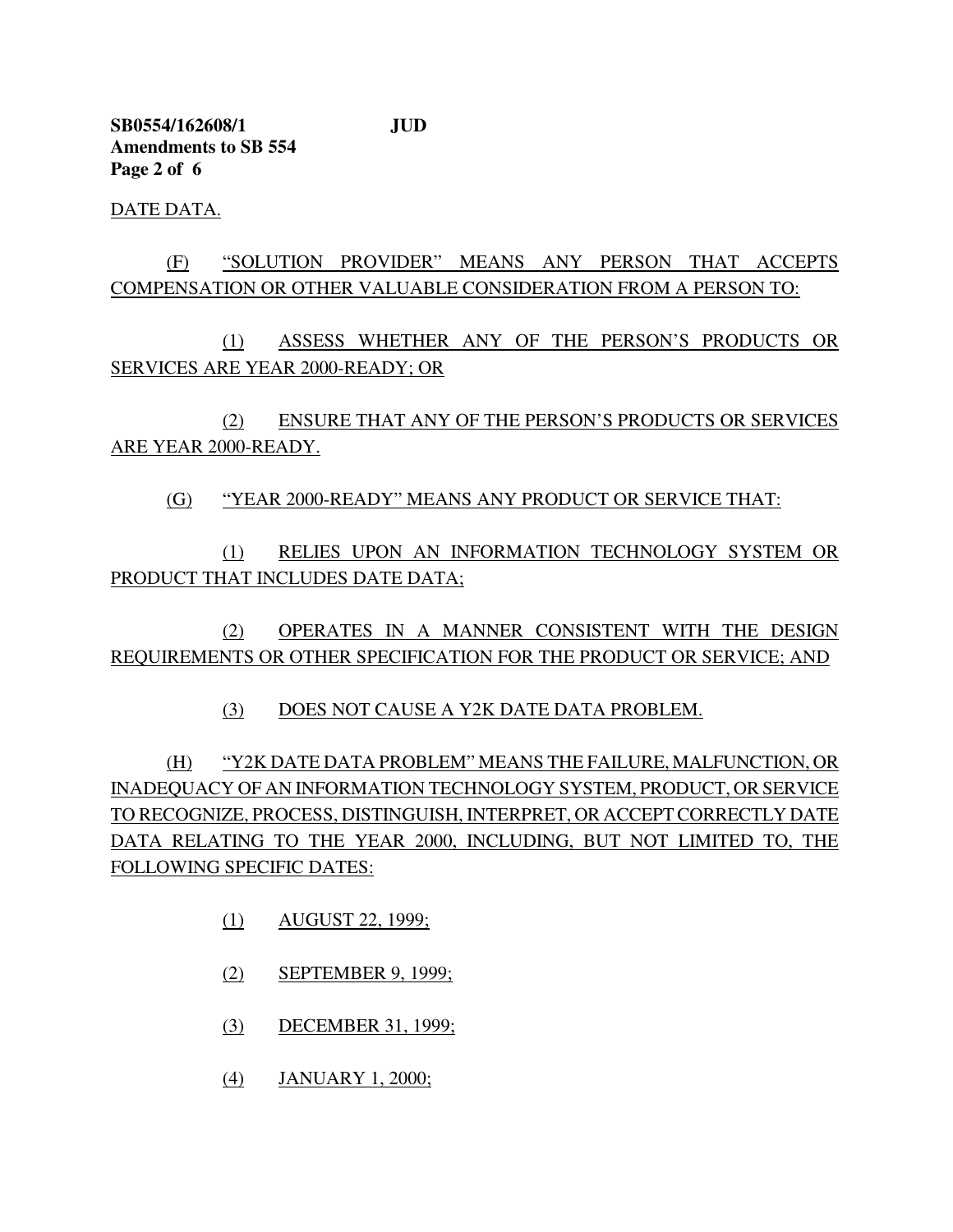**SB0554/162608/1 JUD Amendments to SB 554 Page 3 of 6**

- (5) JANUARY 3, 2000;
- (6) JANUARY 10, 2000;
- (7) FEBRUARY 29, 2000;
- (8) OCTOBER 10, 2000; AND
- (9) JANUARY 1, 2001.

21-102.

(A) THE EXCLUSIVE REMEDIES IN THIS STATE FOR RECOVERING FROM A PERSON ANY DAMAGES CAUSED BY THE FAILURE OF A PRODUCT OR SERVICE PROVIDED BY THE PERSON TO BE YEAR 2000-READY SHALL BE AS PROVIDED:

(1) UNDER ANY PROVISION OF A CONTRACT BETWEEN THE PERSON AND THE PLAINTIFF THAT PROVIDES SPECIFIC REMEDIES FOR THE FAILURE OF THE PRODUCT OR SERVICE TO BE YEAR 2000-READY; OR

(2) IN CASES NOT COVERED UNDER PARAGRAPH (1) OF THIS SUBSECTION, UNDER THIS SUBTITLE.

(B) A PERSON WHOSE PRODUCT OR SERVICE IS NOT YEAR 2000-READY SHALL BE LIABLE UNDER THIS TITLE ONLY WHERE THE FAILURE OF THE PRODUCT OR SERVICE TO BE YEAR 2000-READY IS THE PROXIMATE CAUSE OF THE DAMAGES.

## (C) THIS TITLE DOES NOT APPLY TO:

# (1) A PRODUCTS LIABILITY ACTION AGAINST A MANUFACTURER FOR WRONGFUL DEATH OR PERSONAL INJURY; OR

(Over)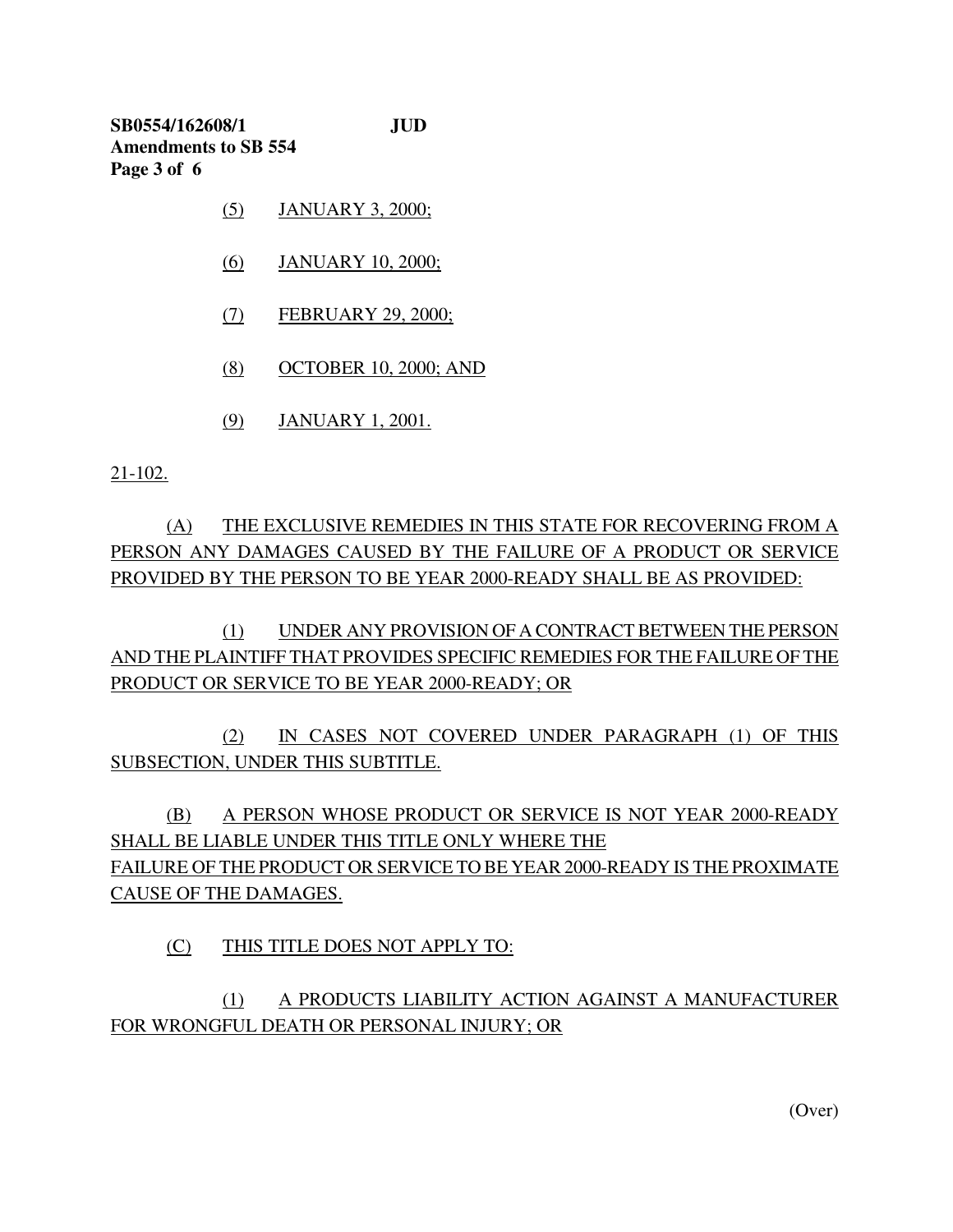**SB0554/162608/1 JUD Amendments to SB 554 Page 4 of 6**

(2) A CLAIM FOR WORKERS' COMPENSATION BENEFITS.

21-103.

(A) IT SHALL BE AN AFFIRMATIVE DEFENSE TO ANY ACTION BROUGHT BY A PLAINTIFF AGAINST ANY PERSON WHOSE PRODUCT OR SERVICE IS NOT YEAR 2000-READY THAT THE PERSON DETERMINED AND IMPLEMENTED IN GOOD FAITH ACTIONS NECESSARY FOR THE PERSON TO BECOME YEAR 2000-READY IN A MANNER THAT WOULD BE EXERCISED BY A REASONABLY PRUDENT PERSON UNDER THE SAME OR SIMILAR CIRCUMSTANCES.

(B) IN DETERMINING WHETHER A PERSON MEETS THE STANDARD OFCARE DESCRIBED UNDER SUBSECTION (A) OF THIS SECTION, THE TRIER OF FACT SHALL CONSIDER, AMONG OTHER ACTIONS, WHETHER THE PERSON COMPLETED THE FOLLOWING ITEMS IN ITS Y2K COMPLIANCE PLAN:

(1) INVENTORIED ITS INFORMATION TECHNOLOGY SYSTEMS AND PRODUCTS TO DETERMINE WHETHER THEY ARE YEAR 2000-READY;

(2) IDENTIFIED CRITICAL INFORMATION TECHNOLOGY SYSTEMS AND PRODUCTS AND OBTAINED INFORMATION FROM ITS CRITICAL SUPPLIERS REGARDING THEIR Y2K COMPLIANCE PLANS;

(3) ASSESSED POTENTIAL Y2K DATE DATA PROBLEMS AND TESTED, IF PRACTICABLE, ITS CRITICAL INFORMATION TECHNOLOGY SYSTEMS AND PRODUCTS;

(4) INITIATED REASONABLE EFFORTS TO REMEDIATE Y2K DATE DATA PROBLEMS IN ITS INFORMATION TECHNOLOGY SYSTEMS AND PRODUCTS;

(5) REASONABLY REMEDIATED Y2K DATE DATA PROBLEMS IN ITS CRITICAL INFORMATION TECHNOLOGY SYSTEMS AND PRODUCTS; AND

(6) DEVELOPED A CONTINGENCY PLAN THAT SPECIFIED ACTIONS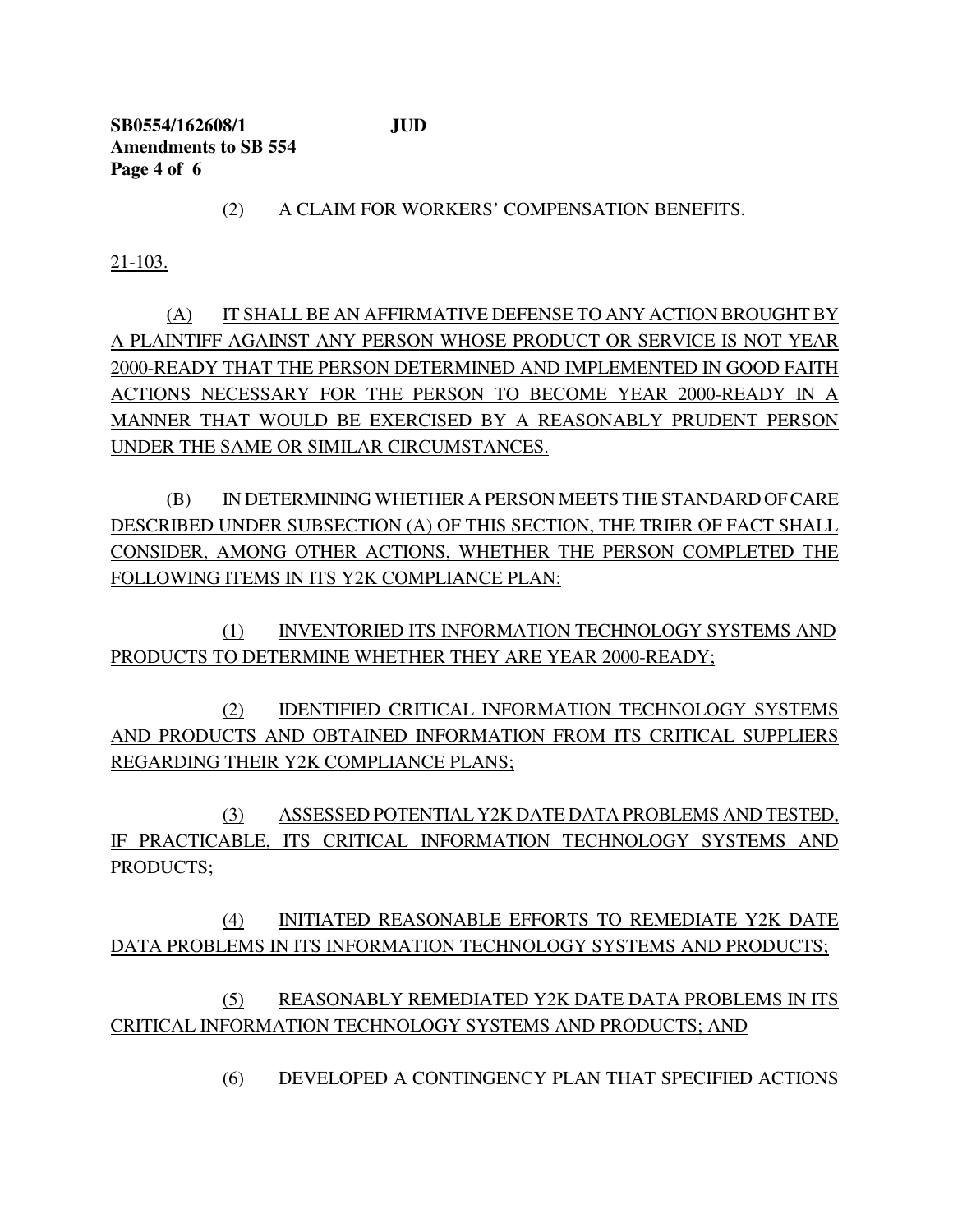THAT SHALL BE TAKEN IF REMEDIATION FAILS.

(C) THE FAILURE OF A SOLUTION PROVIDER TO PROVIDE AN EXPRESS WARRANTY ON WHICH A PERSON MAY RELY MAY NOT BE CONSTRUED AS A FAILURE OF THE PERSON TO COMPLY WITH THE STANDARD SET OUT UNDER SUBSECTION (A) OF THIS SECTION IF THE SOLUTION PROVIDER REPRESENTS TO THE PERSON THAT:

(1) THE SOLUTION PROVIDER OR ANY OF ITS INFORMATION TECHNOLOGY SYSTEMS OR PRODUCTS ARE YEAR 2000-READY; OR

## (2) THE SOLUTION PROVIDER WILL MAKE THE PERSON'S PRODUCTS OR SERVICES YEAR 2000-READY.

21-104.

THE EXCHANGE OF INFORMATION AMONG GOVERNMENTAL ENTITIES AND PERSONS CONCERNING MEASURES THAT HAVE BEEN TAKEN OR ARE TO BE TAKEN IN ORDER FOR THE GOVERNMENTAL ENTITIES' OR PERSONS' PRODUCTS OR SERVICES TO BECOME YEAR 2000-READY DOES NOT CONSTITUTE AN ACTIVITY OR CONDUCT IN THE RESTRAINT OF TRADE OR COMMERCE.

SECTION 2. AND BE IT FURTHER ENACTED, That this Act shall be construed only prospectively to apply to causes of action arising out of a Y2K date data problem, as defined in § 21-101(h) of the Commercial Law Article as enacted by this Act, occurring on or before January 2, 2001 and may not be applied or interpreted to have any effect on or application to any case filed before the effective date of this Act.

SECTION 3. AND BE IT FURTHER ENACTED, That nothing in this Act shall be construed to:

(1) Recognize, endorse, or suggest the existence or validity of any purported cause of action;

(Over)